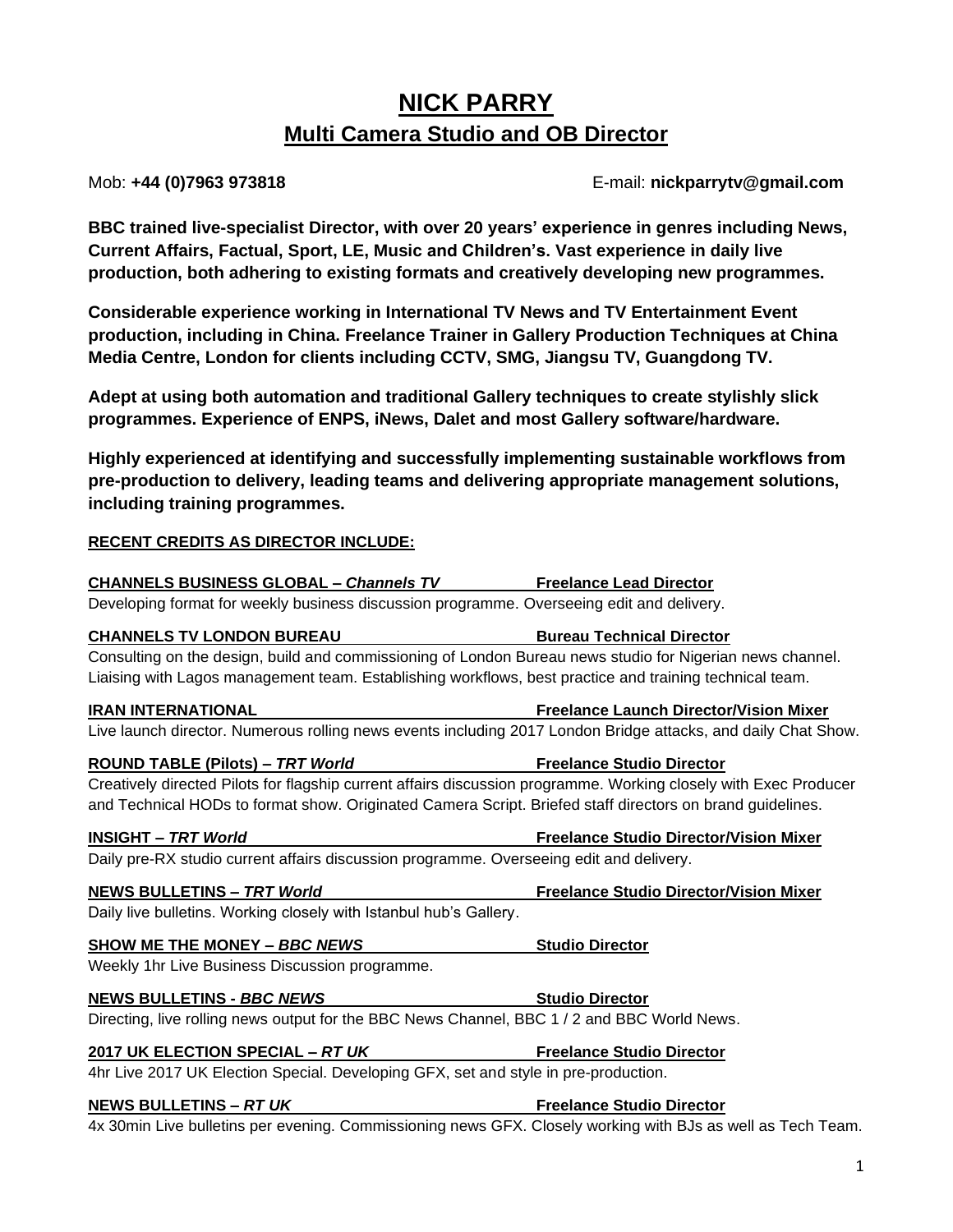| #EUREF TOWNHALL LIVE - Facebook Live & Sky News                                                                                                       | <b>Director</b>                               |
|-------------------------------------------------------------------------------------------------------------------------------------------------------|-----------------------------------------------|
| 4hr Live political debate OB, featuring David Cameron, Nigel Farage & Nicola Sturgeon.                                                                |                                               |
| <b>THE LIANG HUAN SHOW - Houghton St Media (Beijing) Consultant Launch Director</b>                                                                   |                                               |
| Consultant Director for launch of Chinese weekly chat show, in the style of "The Tonight Show".                                                       |                                               |
| <b>THE GOODNIGHT SHOW - Houghton St Media (Beijing) Consultant Launch Director</b>                                                                    |                                               |
| Daily live scripted comedy show, reacting to what is trending on social media in China.                                                               |                                               |
| <b>THE HEALTH SHOW (Pilot) - Houghton St Media (Shanghai) Consultant Director</b>                                                                     |                                               |
| Daily live scripted comedy show, reacting to what is trending on social media in China.                                                               |                                               |
| <b>GLOBAL BUSINESS REPORT - Arise News</b>                                                                                                            | <b>Freelance Studio Director/Vision Mixer</b> |
| 30min Daily Live Business Programme.                                                                                                                  |                                               |
| <b>SHOWBIZ WEEKLY - Arise News</b>                                                                                                                    | <b>Freelance Studio Director/Vision Mixer</b> |
| 30min Weekly Entertainment magazine show, featuring live music performances. Presented by Jeff Moody.                                                 |                                               |
| <b>ARISE NEWS NOW - Arise News</b>                                                                                                                    | <b>Freelance Studio Director/Vision Mixer</b> |
| Live rolling news bulletins for London-based Nigerian news channel.                                                                                   |                                               |
|                                                                                                                                                       |                                               |
| MR WORLD FINAL 2014 - Miss World Productions<br>Live OB Talent Show final for international TX.                                                       | <b>Vision Mixer</b>                           |
|                                                                                                                                                       |                                               |
| <b>THE PRESS WE DESERVE - Thomson Reuters</b>                                                                                                         | <b>Director / Vision Mixer</b>                |
| Live OB debate programme on standards in UK journalism presented by Sir Harry Evans, featuring 12 guests<br>and live audience, from Banqueting House. |                                               |
| ASK ATTENBOROUGH - Red Bee for UKTV Eden Director / Vision Mixer                                                                                      |                                               |
| Live OB career retrospective of David Attenborough's work, with Sir David.                                                                            |                                               |
| Presented by Ben Fogle, with live audience.                                                                                                           |                                               |
| THE ONE SHOW - BBC F&L for BBC 1                                                                                                                      | <b>Freelance Director / Vision Mixer</b>      |
| Month-long broadcast pilot of this popular daily magazine show.                                                                                       |                                               |
| <b>THE CALZAGHE CLAN - Dai 4 Films for BBC Wales</b>                                                                                                  | <b>Director / Vision Mixer</b>                |
| Boxing match coverage for documentary about Joe Calzaghe.                                                                                             |                                               |
| <b>SPIKE EDNEY AND FRIENDS (PILOT)</b><br><b>Example 2 Producer / Director</b>                                                                        |                                               |
| Live OB music pilot featuring Graham Gouldman, Tom Robinson & Madeline Bell.                                                                          |                                               |
| ELECCIONES BRITANICAS CRONICA 1 - Intereconomia                                                                                                       | <b>Director / Vision Mixer</b>                |
| Live General Election special news programme for Spanish channel Intereconomia.                                                                       |                                               |
|                                                                                                                                                       |                                               |
| PUB HEROES - IP Arena for Info TV<br>Live, interactive pub quiz themed gameshow series. Studio & OB.                                                  | <b>Freelance Producer / Director</b>          |
|                                                                                                                                                       |                                               |
| <b>CHAMPIONSHIP LEAGUE SNOOKER - Perform Group Freelance Lead Director</b>                                                                            |                                               |
| Setting up the world's first internet-exclusive, professional snooker tournament.                                                                     |                                               |
| <b>CHAMPIONSHIP LEAGUE DARTS - Perform Group</b>                                                                                                      | <b>Freelance Lead Director</b>                |
| Setting up the world's first internet-exclusive, professional darts tournament.                                                                       |                                               |
| <b>THE BIG GAME - Matchroom Sport for Channel 5</b>                                                                                                   | <b>Freelance Director</b>                     |
| As-live 24-hour marathon OB poker tournament.                                                                                                         |                                               |
| <b>EUROPEAN OPEN POKER - Matchroom Sport for Chl. 5</b>                                                                                               | <b>Freelance Director</b>                     |
| As-live weekly OB Poker tournament.                                                                                                                   |                                               |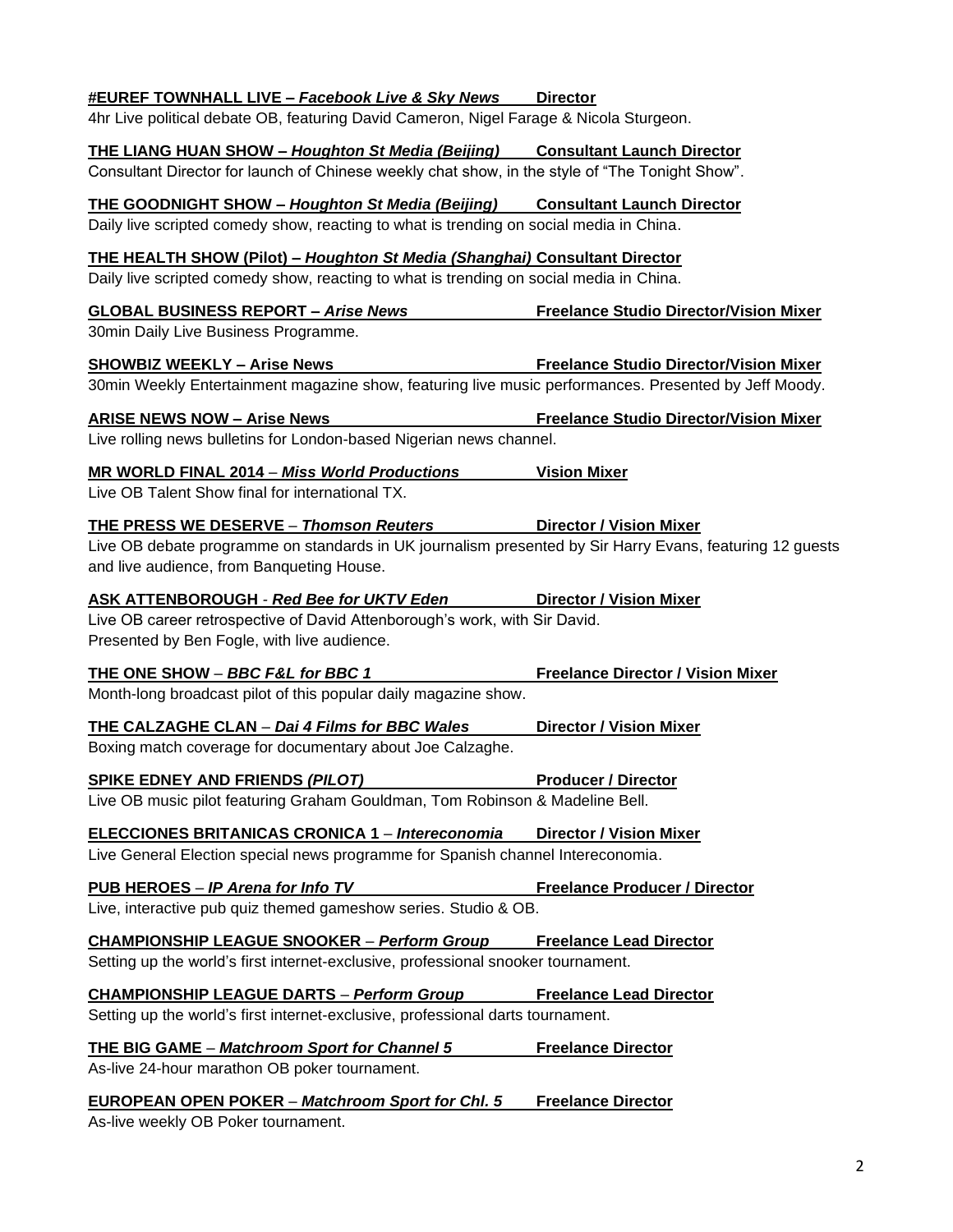3

| Live Boxing Title fight.                                                      |                                          |
|-------------------------------------------------------------------------------|------------------------------------------|
| <b>POKER DEN – Matchroom Sport for Challenge</b><br>Live OB Poker tournament. | <b>Freelance Director</b>                |
| THE JEWELLERY CHANNEL<br>Shopping Channel.                                    | <b>Freelance Director &amp; Producer</b> |
| <b>BID TV</b><br>$\sim$ $\sim$ $\sim$ $\sim$ $\sim$                           | <b>Freelance Director / Vision Mixer</b> |

**COMMONWEALTH TITLE BOXING** – *Matchroom Sport* **Director / Vision Mixer**

Shopping Channel.

## **GO AND GET A GROWN UP** *– Handle and Spout for Turner* **Director / Writer**

6x pre-school short programmes to launch new kids' channel Cartoonito. Also Development Producing.

# **2002 – 2005: STAFF DIRECTOR & ASSISTANT PRODUCER, BBC CHILDRENS BBC1, BBC 2 & CBBC**

| Directed programmes including: |                                                                                   |
|--------------------------------|-----------------------------------------------------------------------------------|
| <b>NEWSROUND</b>               | Live children's news programme                                                    |
| <b>TIKKABILLA</b>              | Pre-Recorded pre-school magazine show, with two actors and a puppet.              |
| <b>SERIOUS ARCTIC OB</b>       | Live OB from Trafalgar Square to promote programme launch.                        |
|                                | <b>THE UK TOP 40 U CONTROL</b> Live, interactive music chart show.                |
|                                | JUNIOR GREAT NORTH RUN Live OB event from Newcastle, covering children's fun-run. |
|                                | <b>BRITAIN'S AMAZING MATES</b> Devised and directed live Gameshow OB series       |
| <b>CBBC PRESENTATION</b>       | Daily, live "links". Devised numerous "stunt weeks" and interactive games.        |

## **EXPERIENCE AS PRODUCTION / UNIT MANAGER INCLUDES:**

## **MISS WORLD FINAL 2018 & 2017 –** *Miss World Productions (Sanya, PRC)*

Massive LE OB in China. 2m budget. Liaison with local and national Govt. Everything from crewing, equipment specification and hire, to uplink. Representing the UK-based Head of Production in China.

# **PRINCE WILLIAM AND KATE MIDDLETON WEDDING** – *Nippon TV*

London studio Unit Manager.

# **PRODUCTION EXPERIENCE 1996 – 2002 INCLUDES:**

# **WAKEY WAKEY** – *Carlton TV for Carlton Kids* **Producer / Studio Director**

Devised and Produced/Directed daily kids' breakfast show. Produced over 150 episodes. Ran Production Team.

# **MAD FOR IT** – *Carlton TV for ITV* **Associate Producer**

Responsible for all studio elements of live kids' LE show, including talent competition and gameshow elements.

## **TINY AND CREW** – *Prism Entertainment for UK Living* **Associate Producer**

Wrote and directed 20x VT Inserts for Pre-school series. Took 40 part series to edit and dub.

## **BRILLIANT CREATURES** *– The Foundation TV Productions for ITV* **Senior Researcher**

Children's natural history series. Wrote and shot 12x VT inserts shot in USA. Also responsible for studio items.

# **EUREKA TV** *– The Foundation TV Productions for BBC 1* **Senior Researcher**

Developing first series of children's science show. Devising and writing studio items.

**CiTV** *– Carlton TV for ITV* **PSC Director & Senior Researcher**

Directing PSC items and writing studio scripts for CiTV presentation, as part of ITV's national output.